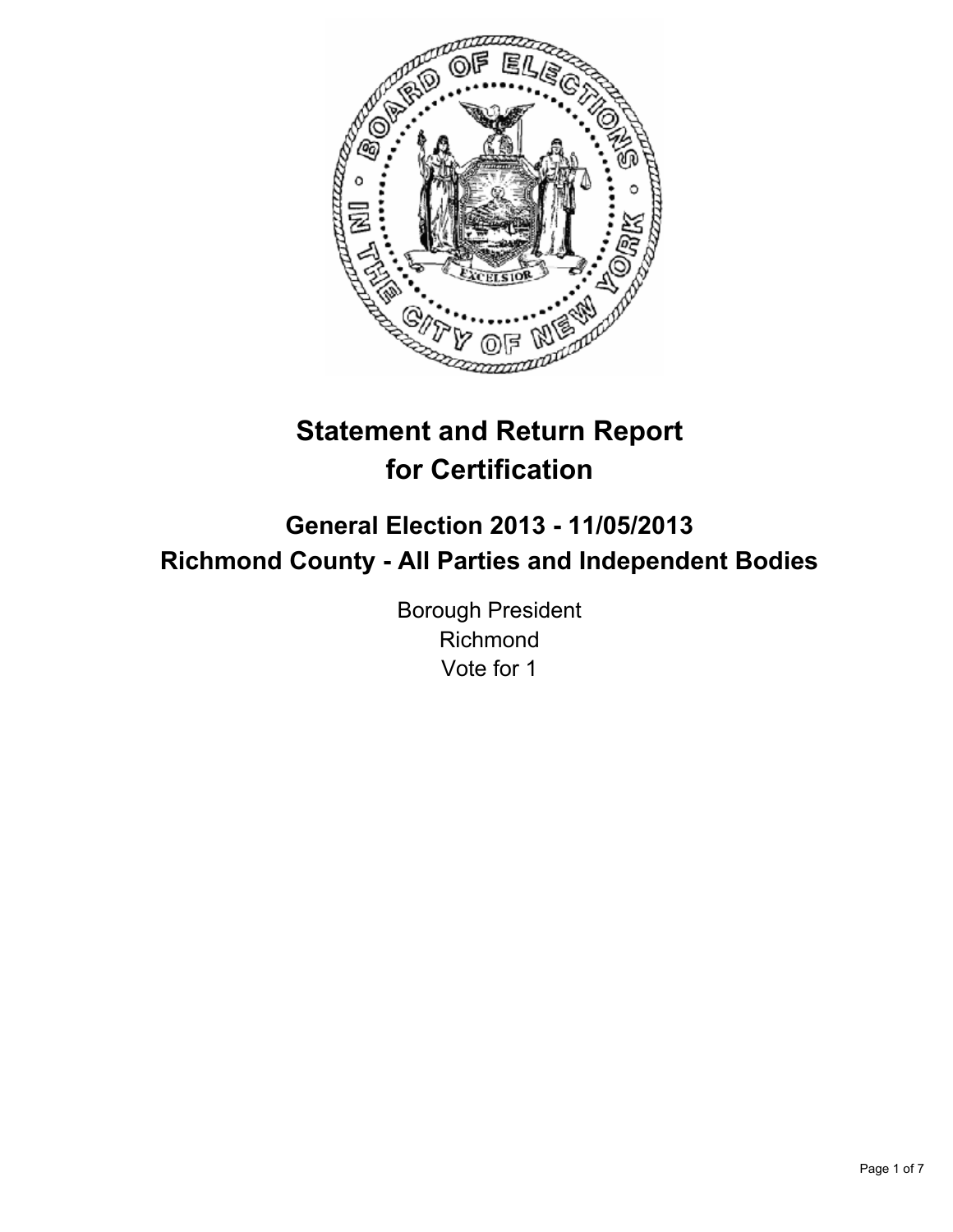

| <b>PUBLIC COUNTER</b>                                    | 18,075         |
|----------------------------------------------------------|----------------|
| <b>EMERGENCY</b>                                         | 0              |
| ABSENTEE/MILITARY                                        | 988            |
| <b>FEDERAL</b>                                           | 0              |
| <b>SPECIAL PRESIDENTIAL</b>                              | 0              |
| <b>AFFIDAVIT</b>                                         | 160            |
| <b>Total Ballots</b>                                     | 19,223         |
| Less - Inapplicable Federal/Special Presidential Ballots | 0              |
| <b>Total Applicable Ballots</b>                          | 19,223         |
| LOUIS L. LIEDY (DEMOCRATIC)                              | 9,248          |
| JAMES S. ODDO (REPUBLICAN)                               | 6,591          |
| JAMES S. ODDO (CONSERVATIVE)                             | 1,143          |
| LOUIS L. LIEDY (WORKING FAMILIES)                        | 582            |
| JAMES S. ODDO (INDEPENDENCE)                             | 437            |
| HENRY J. BARDEL (GREEN)                                  | 183            |
| SILAS JOHNSON (LIBERTARIAN)                              | 129            |
| <b>GABIEL DRAGON (WRITE-IN)</b>                          | 1              |
| GENA MIMOZO (WRITE-IN)                                   | 1              |
| JANET ROBINSON (WRITE-IN)                                | $\mathbf{1}$   |
| JOHN SZELUGA (WRITE-IN)                                  | $\overline{c}$ |
| JOSEPH DELANEY (WRITE-IN)                                | $\mathbf{1}$   |
| MERREDITH SLADETI (WRITE-IN)                             | $\mathbf 1$    |
| RICHARD LUTHMANN (WRITE-IN)                              | $\mathbf{1}$   |
| ROBERT SCAMARDELLA (WRITE-IN)                            | $\overline{2}$ |
| RON OBERLLYER (WRITE-IN)                                 | $\mathbf{1}$   |
| TURD SAMEDRSO (WRITE-IN)                                 | $\mathbf{1}$   |
| UNATTRIBUTABLE WRITE-IN (WRITE-IN)                       | 5              |
| <b>Total Votes</b>                                       | 18,330         |
| Unrecorded                                               | 893            |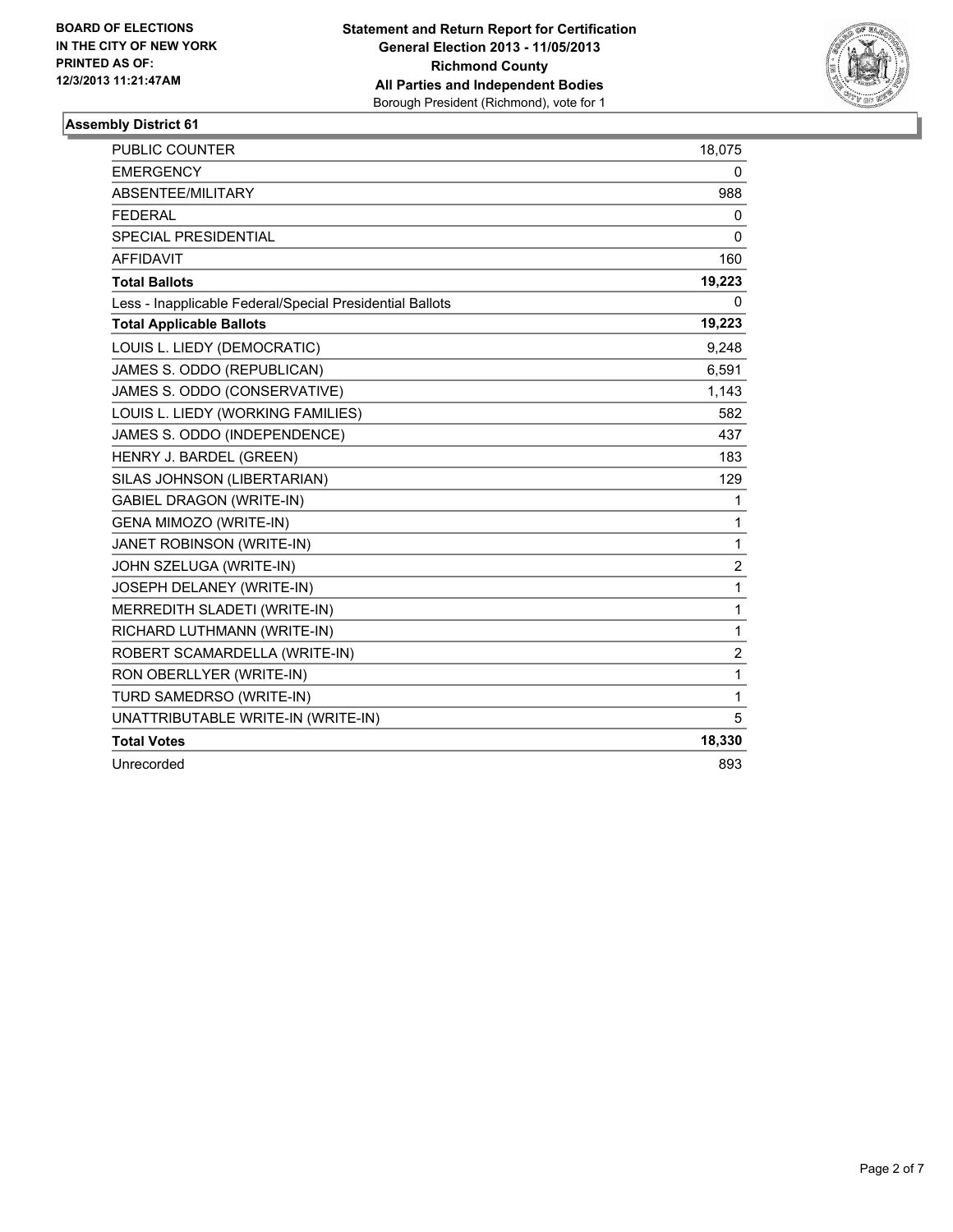

| <b>PUBLIC COUNTER</b>                                    | 21,122       |
|----------------------------------------------------------|--------------|
| <b>EMERGENCY</b>                                         | 2            |
| ABSENTEE/MILITARY                                        | 762          |
| <b>FEDERAL</b>                                           | 0            |
| <b>SPECIAL PRESIDENTIAL</b>                              | 0            |
| <b>AFFIDAVIT</b>                                         | 107          |
| <b>Total Ballots</b>                                     | 21,993       |
| Less - Inapplicable Federal/Special Presidential Ballots | 0            |
| <b>Total Applicable Ballots</b>                          | 21,993       |
| LOUIS L. LIEDY (DEMOCRATIC)                              | 3,148        |
| JAMES S. ODDO (REPUBLICAN)                               | 15,016       |
| JAMES S. ODDO (CONSERVATIVE)                             | 2,316        |
| LOUIS L. LIEDY (WORKING FAMILIES)                        | 253          |
| JAMES S. ODDO (INDEPENDENCE)                             | 566          |
| HENRY J. BARDEL (GREEN)                                  | 104          |
| SILAS JOHNSON (LIBERTARIAN)                              | 67           |
| ARTHUR FOGEL (WRITE-IN)                                  | $\mathbf 1$  |
| <b>BARACK OBAMA (WRITE-IN)</b>                           | $\mathbf{1}$ |
| <b>BENTLEY LAWRIE (WRITE-IN)</b>                         | $\mathbf{1}$ |
| DANNY PANZELLA (WRITE-IN)                                | $\mathbf{1}$ |
| DAVID WEBB (WRITE-IN)                                    | $\mathbf{1}$ |
| JOHN TEST (WRITE-IN)                                     | $\mathbf{1}$ |
| KATHLEEN GORMAN (WRITE-IN)                               | 2            |
| <b>KEN RAIGCH (WRITE-IN)</b>                             | 1            |
| LISA GREY (WRITE-IN)                                     | 1            |
| STEVE SPANAGNA (WRITE-IN)                                | $\mathbf{1}$ |
| TINA BELLINO (WRITE-IN)                                  | $\mathbf{1}$ |
| <b>Total Votes</b>                                       | 21,482       |
| Unrecorded                                               | 511          |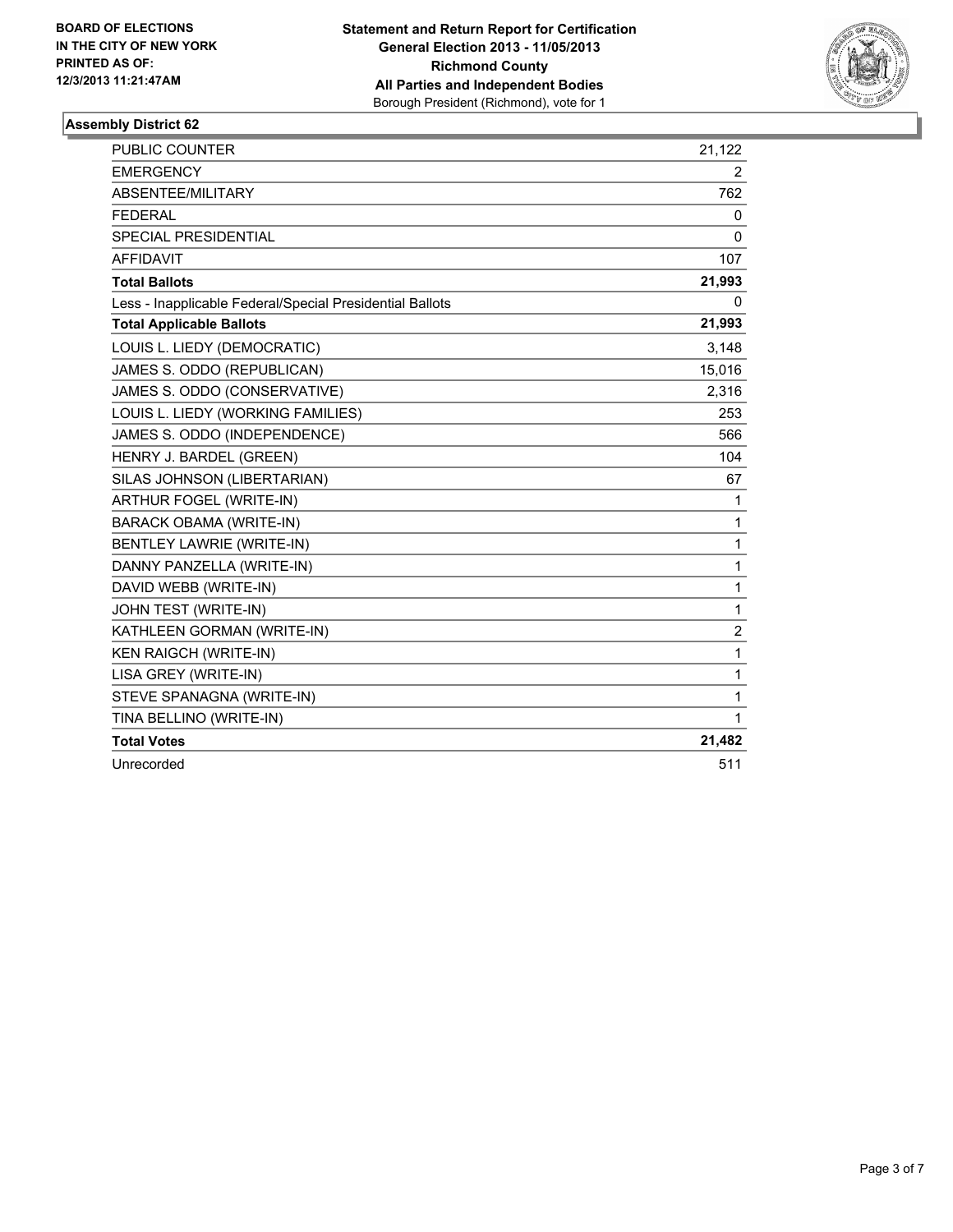

| <b>PUBLIC COUNTER</b>                                    | 18,664       |
|----------------------------------------------------------|--------------|
| <b>EMERGENCY</b>                                         | 3            |
| ABSENTEE/MILITARY                                        | 937          |
| <b>FEDERAL</b>                                           | 0            |
| <b>SPECIAL PRESIDENTIAL</b>                              | 0            |
| <b>AFFIDAVIT</b>                                         | 101          |
| <b>Total Ballots</b>                                     | 19,705       |
| Less - Inapplicable Federal/Special Presidential Ballots | 0            |
| <b>Total Applicable Ballots</b>                          | 19,705       |
| LOUIS L. LIEDY (DEMOCRATIC)                              | 5,468        |
| JAMES S. ODDO (REPUBLICAN)                               | 11,014       |
| JAMES S. ODDO (CONSERVATIVE)                             | 1,528        |
| LOUIS L. LIEDY (WORKING FAMILIES)                        | 329          |
| JAMES S. ODDO (INDEPENDENCE)                             | 509          |
| HENRY J. BARDEL (GREEN)                                  | 129          |
| SILAS JOHNSON (LIBERTARIAN)                              | 104          |
| <b>BOBBY ZAHN (WRITE-IN)</b>                             | 2            |
| CARL PALADINO (WRITE-IN)                                 | 1            |
| DON BOSCO (WRITE-IN)                                     | 1            |
| <b>FRANCES FOSTER (WRITE-IN)</b>                         | $\mathbf 1$  |
| <b>GUY MOLINARI (WRITE-IN)</b>                           | $\mathbf{1}$ |
| JAME GALMORE (WRITE-IN)                                  | $\mathbf{1}$ |
| JOSEPH MCCARTHY (WRITE-IN)                               | $\mathbf{1}$ |
| KEVIN BEYAN (WRITE-IN)                                   | 1            |
| ROBERT ZAHN JR. (WRITE-IN)                               | $\mathbf{1}$ |
| UNATTRIBUTABLE WRITE-IN (WRITE-IN)                       | 3            |
| <b>Total Votes</b>                                       | 19,094       |
| Unrecorded                                               | 611          |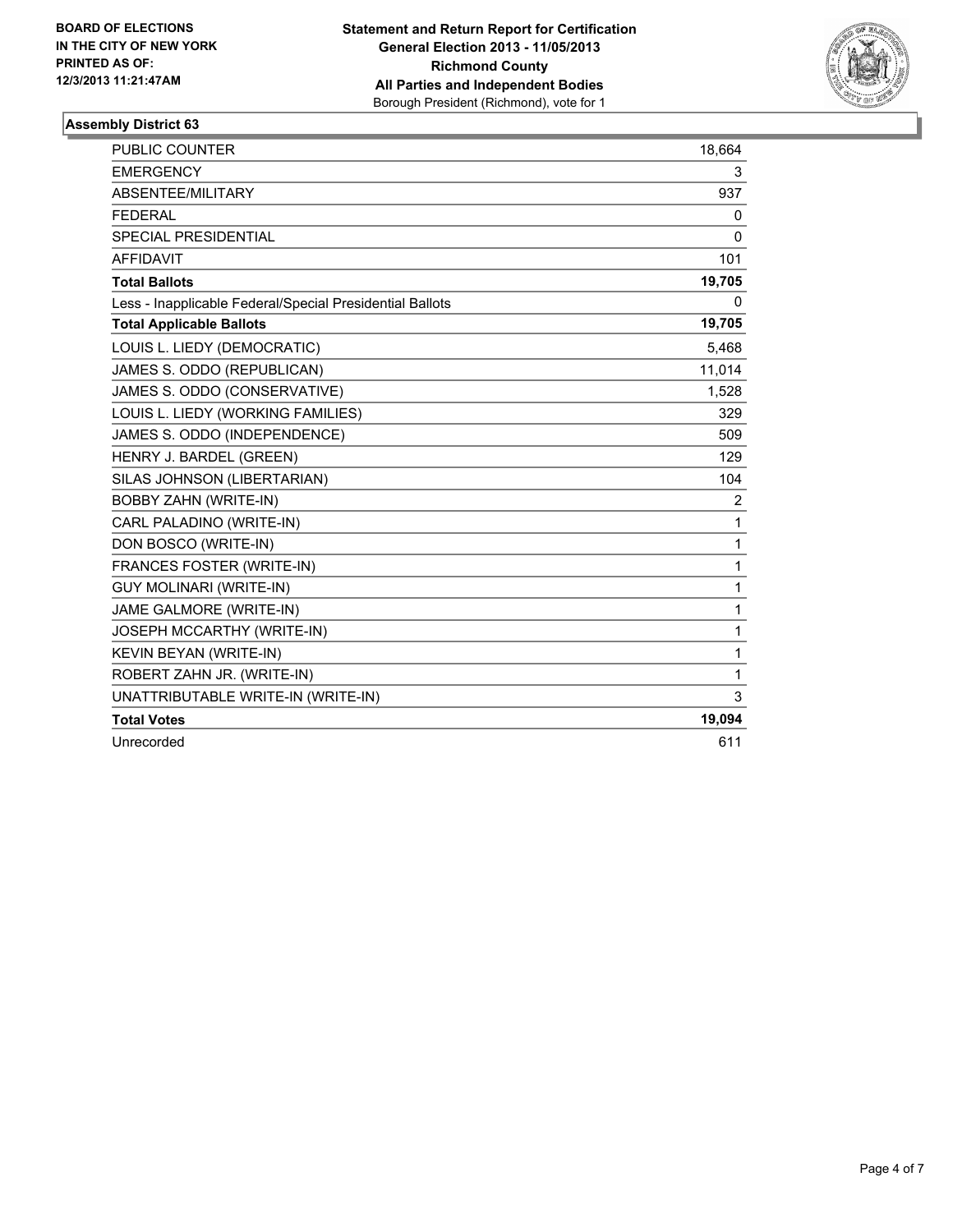

| <b>PUBLIC COUNTER</b>                                    | 14,258         |
|----------------------------------------------------------|----------------|
| <b>EMERGENCY</b>                                         | $\overline{2}$ |
| ABSENTEE/MILITARY                                        | 755            |
| <b>FEDERAL</b>                                           | 0              |
| <b>SPECIAL PRESIDENTIAL</b>                              | $\mathbf{0}$   |
| <b>AFFIDAVIT</b>                                         | 79             |
| <b>Total Ballots</b>                                     | 15,094         |
| Less - Inapplicable Federal/Special Presidential Ballots | 0              |
| <b>Total Applicable Ballots</b>                          | 15,094         |
| LOUIS L. LIEDY (DEMOCRATIC)                              | 2,745          |
| JAMES S. ODDO (REPUBLICAN)                               | 9,684          |
| JAMES S. ODDO (CONSERVATIVE)                             | 1,491          |
| LOUIS L. LIEDY (WORKING FAMILIES)                        | 211            |
| JAMES S. ODDO (INDEPENDENCE)                             | 448            |
| HENRY J. BARDEL (GREEN)                                  | 79             |
| SILAS JOHNSON (LIBERTARIAN)                              | 56             |
| ALEXANDER BEZUGLY (WRITE-IN)                             | $\overline{2}$ |
| <b>BOBBY ZAHN (WRITE-IN)</b>                             | 4              |
| DAVID MERCALDO (WRITE-IN)                                | $\mathbf 1$    |
| HEATHER HARISBERG (WRITE-IN)                             | 1              |
| JAMES J. EDGEWATER (WRITE-IN)                            | $\mathbf{1}$   |
| JENNIFER MARCIANO (WRITE-IN)                             | 1              |
| JOHN P. REILLY (WRITE-IN)                                | $\overline{2}$ |
| MELISSA SULLIVAN (WRITE-IN)                              | 1              |
| RICHARD LUTHMANN (WRITE-IN)                              | $\mathbf{1}$   |
| UNATTRIBUTABLE WRITE-IN (WRITE-IN)                       | $\overline{7}$ |
| <b>Total Votes</b>                                       | 14,735         |
| Unrecorded                                               | 359            |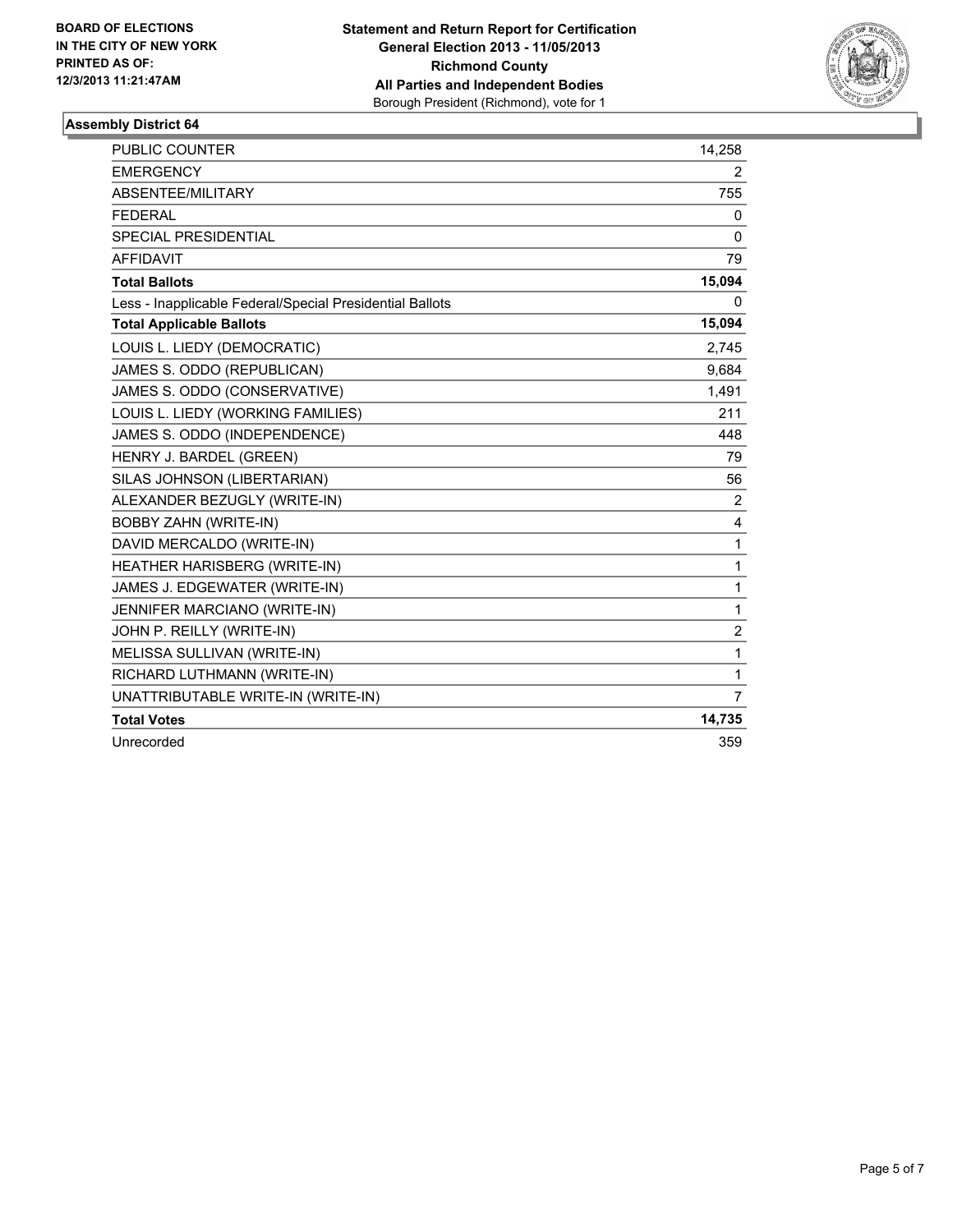

### **Total for Borough President (Richmond) - Richmond County**

| <b>PUBLIC COUNTER</b>                                    | 72,119       |
|----------------------------------------------------------|--------------|
| <b>EMERGENCY</b>                                         | 7            |
| ABSENTEE/MILITARY                                        | 3,442        |
| <b>FEDERAL</b>                                           | 0            |
| SPECIAL PRESIDENTIAL                                     | 0            |
| <b>AFFIDAVIT</b>                                         | 447          |
| <b>Total Ballots</b>                                     | 76,015       |
| Less - Inapplicable Federal/Special Presidential Ballots | 0            |
| <b>Total Applicable Ballots</b>                          | 76,015       |
| LOUIS L. LIEDY (DEMOCRATIC)                              | 20,609       |
| JAMES S. ODDO (REPUBLICAN)                               | 42,305       |
| JAMES S. ODDO (CONSERVATIVE)                             | 6,478        |
| LOUIS L. LIEDY (WORKING FAMILIES)                        | 1,375        |
| JAMES S. ODDO (INDEPENDENCE)                             | 1,960        |
| HENRY J. BARDEL (GREEN)                                  | 495          |
| SILAS JOHNSON (LIBERTARIAN)                              | 356          |
| ALEXANDER BEZUGLY (WRITE-IN)                             | 2            |
| ARTHUR FOGEL (WRITE-IN)                                  | 1            |
| BARACK OBAMA (WRITE-IN)                                  | 1            |
| <b>BENTLEY LAWRIE (WRITE-IN)</b>                         | 1            |
| <b>BOBBY ZAHN (WRITE-IN)</b>                             | 6            |
| CARL PALADINO (WRITE-IN)                                 | 1            |
| DANNY PANZELLA (WRITE-IN)                                | 1            |
| DAVID MERCALDO (WRITE-IN)                                | 1            |
| DAVID WEBB (WRITE-IN)                                    | 1            |
| DON BOSCO (WRITE-IN)                                     | $\mathbf{1}$ |
| FRANCES FOSTER (WRITE-IN)                                | 1            |
| <b>GABIEL DRAGON (WRITE-IN)</b>                          | 1            |
| <b>GENA MIMOZO (WRITE-IN)</b>                            | $\mathbf{1}$ |
| <b>GUY MOLINARI (WRITE-IN)</b>                           | 1            |
| HEATHER HARISBERG (WRITE-IN)                             | 1            |
| JAME GALMORE (WRITE-IN)                                  | 1            |
| JAMES J. EDGEWATER (WRITE-IN)                            | 1            |
| JANET ROBINSON (WRITE-IN)                                | 1            |
| JENNIFER MARCIANO (WRITE-IN)                             | 1            |
| JOHN P. REILLY (WRITE-IN)                                | 2            |
| JOHN SZELUGA (WRITE-IN)                                  | 2            |
| JOHN TEST (WRITE-IN)                                     | 1            |
| JOSEPH DELANEY (WRITE-IN)                                | 1            |
| JOSEPH MCCARTHY (WRITE-IN)                               | 1            |
| KATHLEEN GORMAN (WRITE-IN)                               | 2            |
| KEN RAIGCH (WRITE-IN)                                    | 1            |
| KEVIN BEYAN (WRITE-IN)                                   | 1            |
| LISA GREY (WRITE-IN)                                     | $\mathbf{1}$ |
| MELISSA SULLIVAN (WRITE-IN)                              | 1            |
| MERREDITH SLADETI (WRITE-IN)                             | 1            |